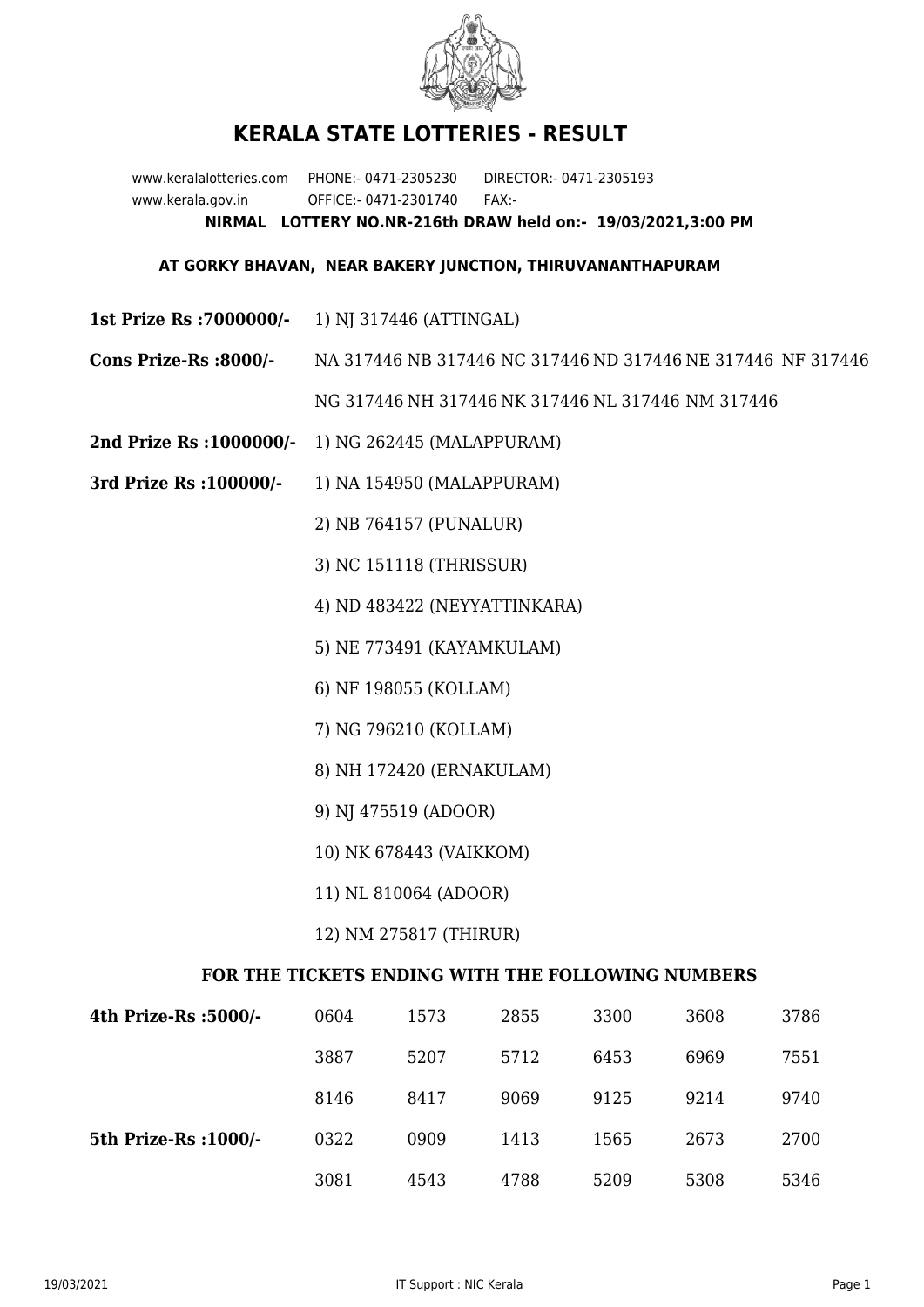|                      | 5558 | 5791 | 5796 | 6264 | 6525 | 6765 |
|----------------------|------|------|------|------|------|------|
|                      | 7117 | 7188 | 7380 | 7505 | 7509 | 7542 |
|                      | 7624 | 7694 | 7783 | 7896 | 8125 | 8200 |
|                      | 8232 | 8522 | 9049 | 9217 | 9398 | 9815 |
| 6th Prize-Rs :500/-  | 0010 | 0180 | 0283 | 0319 | 0476 | 0863 |
|                      | 0966 | 1081 | 1151 | 1213 | 1268 | 1504 |
|                      | 1604 | 1700 | 1974 | 1983 | 1992 | 2022 |
|                      | 2072 | 2229 | 2501 | 2598 | 2989 | 3014 |
|                      | 3338 | 3577 | 3717 | 3725 | 3993 | 4079 |
|                      | 4241 | 4291 | 4467 | 4620 | 4805 | 4850 |
|                      | 5035 | 5163 | 5196 | 5271 | 5284 | 5344 |
|                      | 5349 | 5418 | 5491 | 5623 | 5695 | 5708 |
|                      | 5730 | 5926 | 6295 | 6349 | 6591 | 6653 |
|                      | 6683 | 6931 | 6939 | 6941 | 6994 | 7087 |
|                      | 7258 | 7437 | 7563 | 7597 | 7612 | 7622 |
|                      | 7636 | 7707 | 7960 | 7978 | 7983 | 8385 |
|                      | 8407 | 8493 | 9213 | 9473 | 9632 | 9768 |
|                      | 9959 |      |      |      |      |      |
| 7th Prize-Rs : 100/- | 0064 | 0106 | 0167 | 0169 | 0348 | 0493 |
|                      | 0510 | 0512 | 0701 | 0771 | 0791 | 0864 |
|                      | 0930 | 1027 | 1206 | 1299 | 1335 | 1540 |
|                      | 1567 | 1745 | 1852 | 1864 | 1914 | 1982 |
|                      | 2049 | 2186 | 2364 | 2444 | 2474 | 2558 |
|                      | 3018 | 3025 | 3074 | 3088 | 3397 | 3484 |
|                      | 3664 | 3731 | 3985 | 4023 | 4066 | 4093 |
|                      | 4195 | 4202 | 4444 | 4599 | 4631 | 4708 |
|                      | 5018 | 5154 | 5218 | 5303 | 5402 | 5409 |
|                      | 5426 | 5534 | 5546 | 5578 | 5602 | 5610 |
|                      | 5613 | 5733 | 5780 | 5823 | 5875 | 5877 |